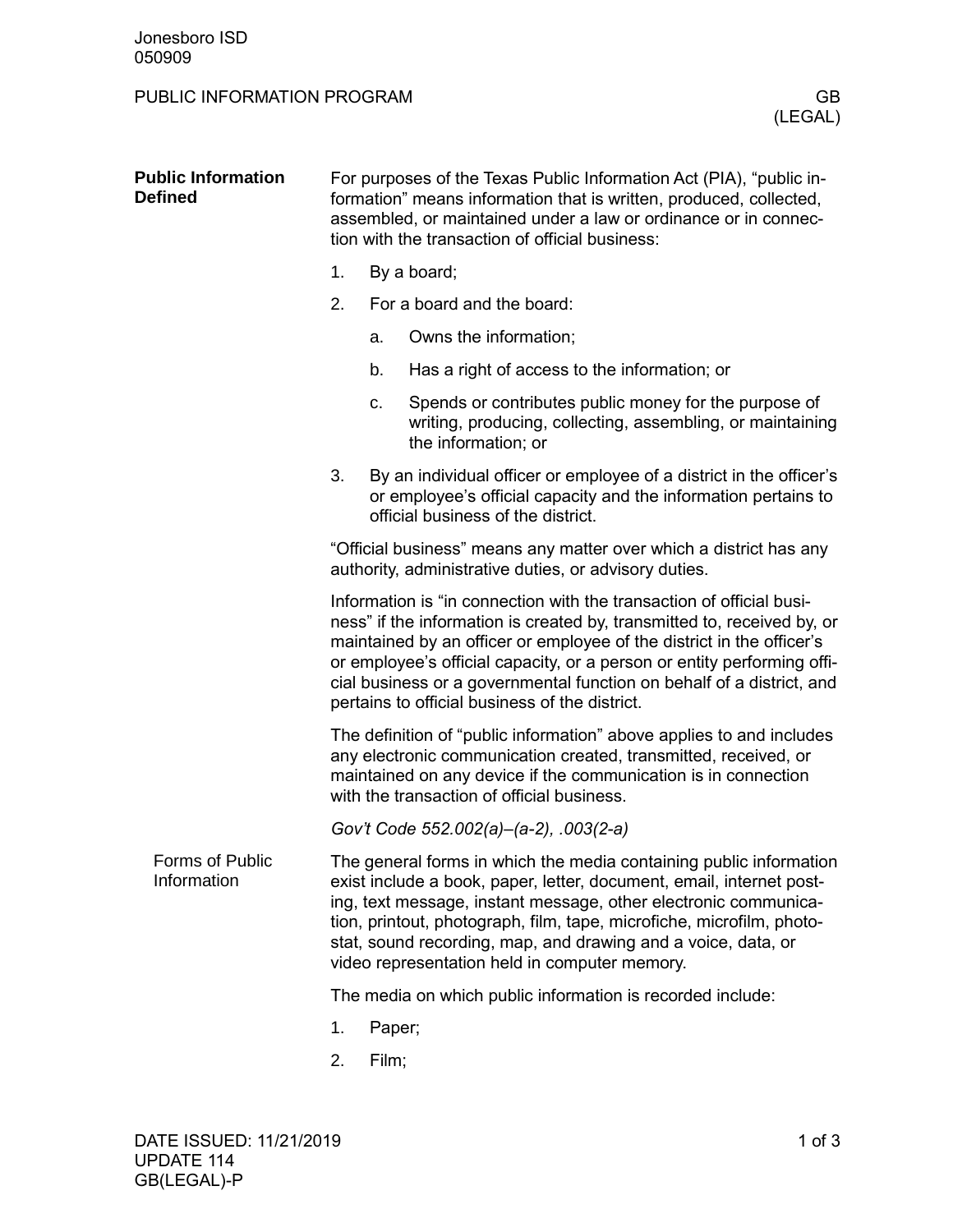## PUBLIC INFORMATION PROGRAM GB

|                                                 | 3.                                                                                                                                                                                                                                                                  | A magnetic, optical, solid state, or other device that can store<br>an electronic signal;                                                                                                                                                                                                                                                                                                                                                                                                                                                              |  |  |
|-------------------------------------------------|---------------------------------------------------------------------------------------------------------------------------------------------------------------------------------------------------------------------------------------------------------------------|--------------------------------------------------------------------------------------------------------------------------------------------------------------------------------------------------------------------------------------------------------------------------------------------------------------------------------------------------------------------------------------------------------------------------------------------------------------------------------------------------------------------------------------------------------|--|--|
|                                                 | 4.                                                                                                                                                                                                                                                                  | Tape;                                                                                                                                                                                                                                                                                                                                                                                                                                                                                                                                                  |  |  |
|                                                 | 5.                                                                                                                                                                                                                                                                  | Mylar; and                                                                                                                                                                                                                                                                                                                                                                                                                                                                                                                                             |  |  |
|                                                 | 6.                                                                                                                                                                                                                                                                  | Any physical material on which information may be recorded,<br>including linen, silk, and vellum.                                                                                                                                                                                                                                                                                                                                                                                                                                                      |  |  |
|                                                 |                                                                                                                                                                                                                                                                     | Gov't Code 552.002(b)-(c)                                                                                                                                                                                                                                                                                                                                                                                                                                                                                                                              |  |  |
| <b>Preservation of</b><br><b>Information</b>    | A district may determine a time for which information that is not<br>currently in use will be preserved, subject to any applicable rule or<br>law governing the destruction and other disposition of state and lo-<br>cal government records or public information. |                                                                                                                                                                                                                                                                                                                                                                                                                                                                                                                                                        |  |  |
|                                                 |                                                                                                                                                                                                                                                                     | The provisions of Chapter 441, Government Code and Title 6, Lo-<br>cal Government Code (Local Government Records Act), governing<br>the preservation, destruction, or other disposition of records or<br>public information apply to records and public information held by a<br>temporary custodian.                                                                                                                                                                                                                                                  |  |  |
|                                                 |                                                                                                                                                                                                                                                                     | Gov't Code 552.004(a), (c) [See BBI, CPC, DH]                                                                                                                                                                                                                                                                                                                                                                                                                                                                                                          |  |  |
| Temporary<br>Custodians                         |                                                                                                                                                                                                                                                                     | "Temporary custodian" means an officer or employee of a district<br>who, in the transaction of official business, creates or receives pub-<br>lic information that the officer or employee has not provided to the<br>officer for public information or the officer's agent. The term in-<br>cludes a former officer or employee who created or received public<br>information in the officer's or employee's official capacity that has<br>not been provided to the officer for public information or the of-<br>ficer's agent. Gov't Code 552.003(7) |  |  |
| No Property Right<br>to Public<br>Information   |                                                                                                                                                                                                                                                                     | A current or former board member or employee of a district does<br>not have, by virtue of the board member's or employee's position<br>or former position, a personal or property right to public information<br>the board member or employee created or received while acting in<br>an official capacity.                                                                                                                                                                                                                                             |  |  |
| Surrender or Return<br>of Public<br>Information |                                                                                                                                                                                                                                                                     | A temporary custodian with possession, custody, or control of pub-<br>lic information shall surrender or return the information to the dis-<br>trict not later than the 10th day after the date the officer for public<br>information or the officer's agent requests the temporary custodian<br>to surrender or return the information.                                                                                                                                                                                                               |  |  |
| <b>Disciplinary Action</b>                      |                                                                                                                                                                                                                                                                     | A temporary custodian's failure to surrender or return public infor-<br>mation as required is grounds for disciplinary action by the district<br>or any other applicable penalties provided by the PIA or other law.                                                                                                                                                                                                                                                                                                                                   |  |  |